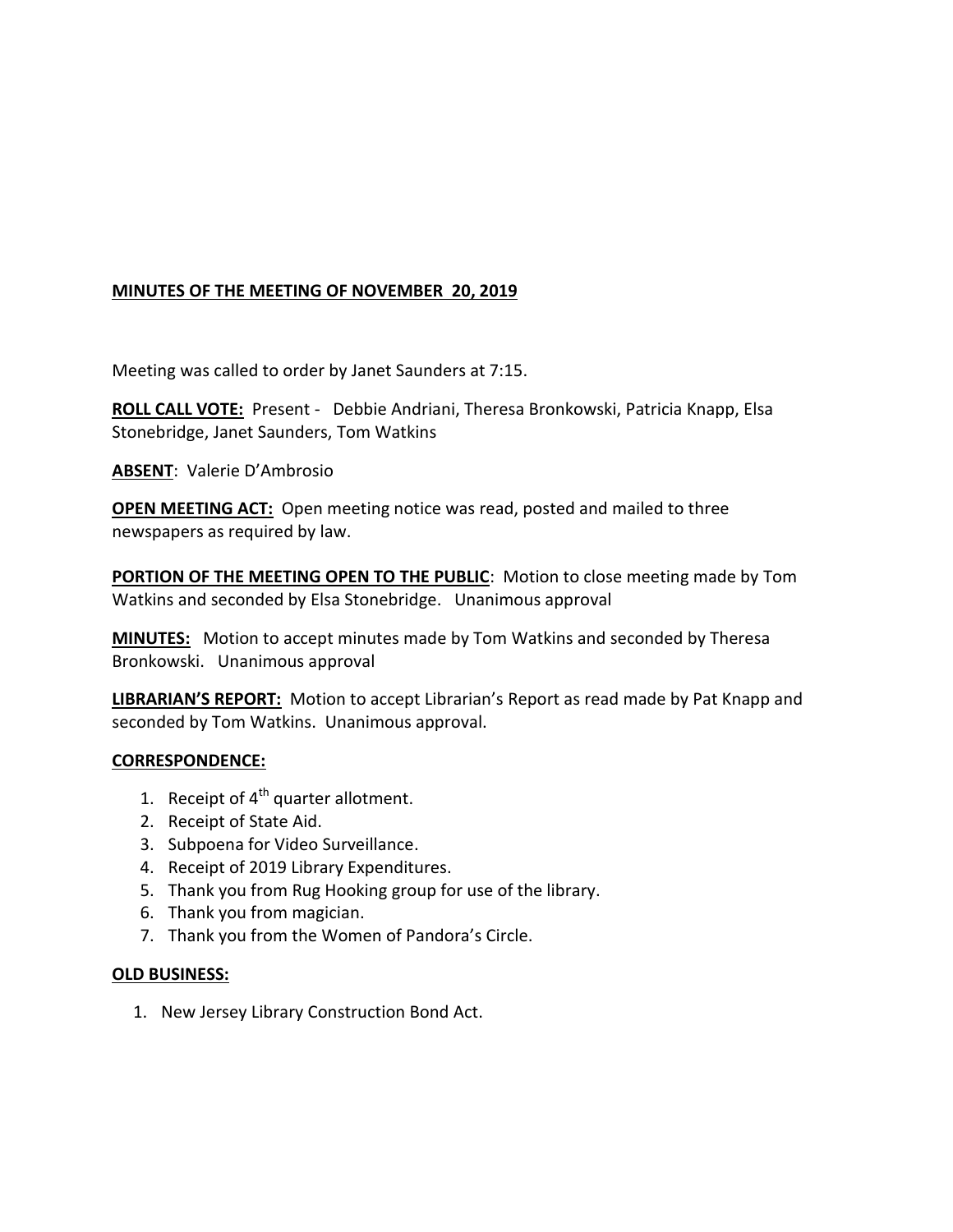### **NEW BUSINESS:**

- 1. 2020 1/3 mil
- 2. Facilities update:
	- a) Fans purchased and installed.
	- b) Concrete repaired.
	- c) Boy's restroom repaired.
- 3. Materials update:
	- a) Games will be circulated.
- 4. Pals Plus update.
- 5. Personnel Update:
	- a) Hiring Diana Swetlitschnyj as a library assistant.

Hiring Brian Sedita full time with full benefits. Motion made by Pat Knapp and seconded by Theresa Bronkowski to approve benefits.

Roll call: Andriani yes; Bronkowski yes; Knapp yes; Saunders yes; Stonebridge yes; Watkins yes;

Absent: D'Ambrosio.

b) Motion to increase Karen Rigamonti's pay from \$20.00 to \$25.00 made by Pat Knapp and seconded by Theresa Bronkowski.

Roll call: Andriani yes; Bronkowski yes; Knapp yes; Saunders yes; Stonebridge yes; Watkins yes;

Absent: D'Ambrosio.

- 6. Outreach Programming and services:
	- a) Shredding & used clothing and household items collection recap.
	- b) Health Fair recap.
	- c) Active Shooter presentation
	- d) Census applications for jobs.
- 7. Volunteer update
	- a) Two high school students and 1 from prosecutors' office doing community service.
- 8. 2019 Open House: Annual Holiday Gathering December 4, at 6:30.
- 9. Resolution No. 2019.1 2020 Bank Resolution. Motion made by Pat Knapp second by Debbie Andriani. Roll Call: Andriani yes; Bronkowski yes; Knapp yes; Saunders yes; Stonebridge yes; Watkins yes; Absent: D'Ambrosio.
- 10. Resolution No. 2019.2 Legal Notice for 2020 Board Meetings. Motion made by Pat Knapp second by Debbie Andriani. Roll Call: Andriani yes; Bronkowski yes; Knapp yes; Saunders yes; Stonebridge yes; Watkins yes; Absent: D'Ambrosio.
- 11. Resolution No. 2019.3 for 2020 Holiday Closings. Motion made by Tom Watkins and second by Debbie Andriani. Roll Call: Andriani yes; Bronkowski yes; Knapp yes; Saunders yes; Stonebridge yes; Watkins yes; Absent: D'Ambrosio.
- 12. Upcoming Library Activities, Events and closings, events and programs.
- 13. Early closing 11/27/19.
- 14. Trustee continuing education